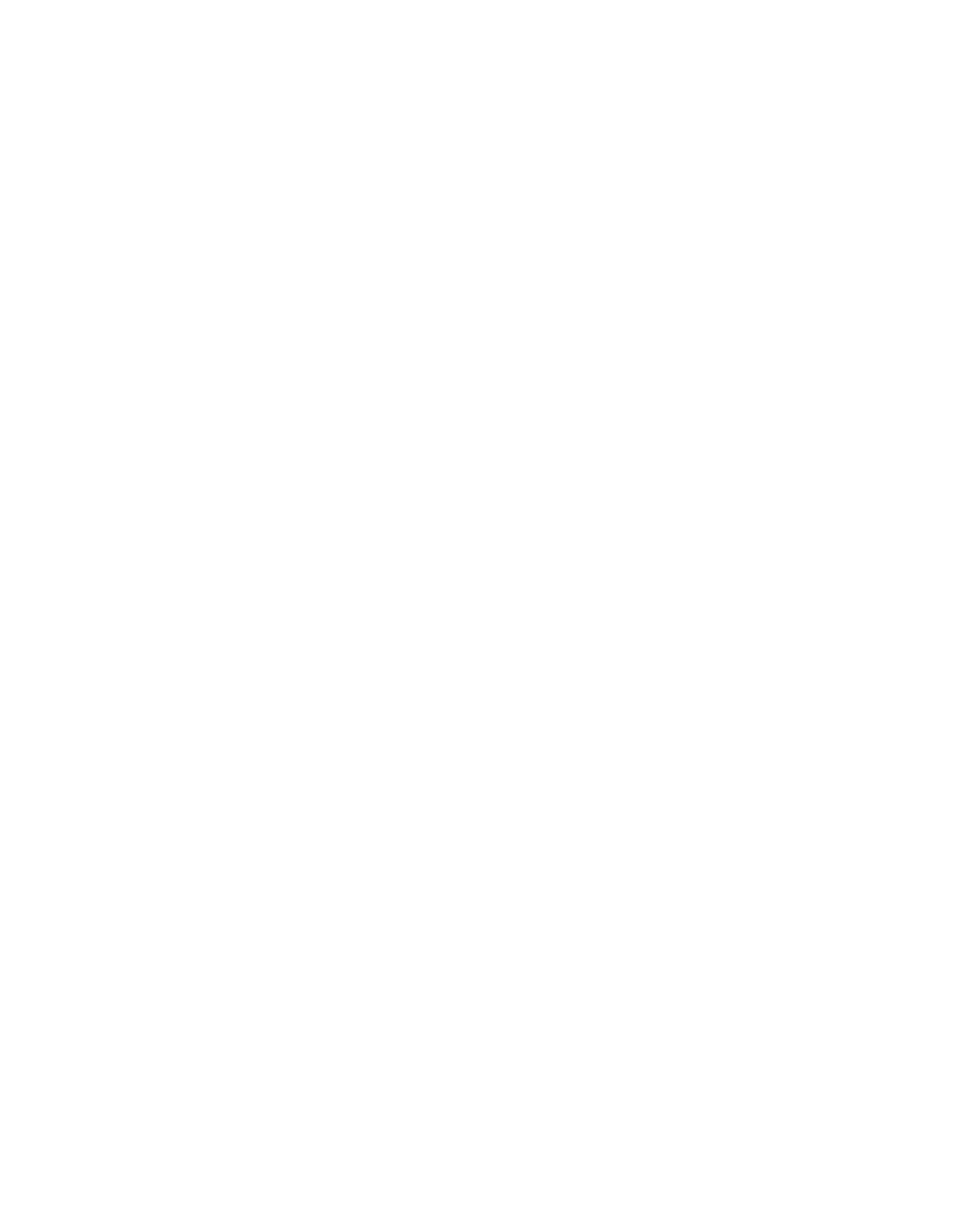

# **2021**

# **Instructions for PA-41 Schedule NRK-1**

Nonresident Schedule of Shareholder/Partner/Beneficiary PA-41 NRK-1 IN (EX) MOD 05-21 **PA-41 NRK-1 IN (EX) MOD 05-21 Pass Through Income, Loss and Credits** 

#### **GENERAL INFORMATION**

#### **PURPOSE OF SCHEDULE**

Estates and trusts use PA-41 Schedule NRK-1 to report the Pennsylvania-source income of estates and trusts and PA nonresident tax withheld to each nonresident individual or nonresident estate and trust beneficiary. A PA-41 Schedule NRK-1 is also used to report the Pennsylvania-source income of the estate or trust for each resident or nonresident partnership, PA S corporation or entity formed as a limited liability company classified as a partnership or PA S corporation for federal income tax purposes.

Nonresident estate and trust beneficiaries are subject to Pennsylvania personal income tax on their shares of the estate or trust's distributed or distributable Pennsylvaniasource income. Resident estate and trust beneficiaries are subject to tax on their shares of the estate or trust's distributed or distributable income, regardless of income source.

#### **NONRESIDENT BENEFICIARY RESIDENCY STATUS**

The fiduciary of an estate or trust must determine (through reasonable means) the residency status of each individual and/or estate or trust beneficiary. A fiduciary of an estate or trust that fails to keep an accurate list of beneficiaries may be subject to the tax, penalty and interest of any beneficiary who was provided a PA-41 Schedule NRK-1 when a PA-41 Schedule RK-1 should have been provided.

#### **PA TAX WITHHELD FOR NONRESIDENT BENEFICIARIES**

Each nonresident Individual or nonresident estate or trust must also have PA income tax withheld at a rate of 3.07 percent (0.0307) on their shares of the estate or trust's distributed or distributable Pennsylvania-source income. Complete PA-41 Schedule N to determine the amount of withholding for each nonresident beneficiary subject to withholding.

#### **WHO SHOULD RECEIVE A PA-41 SCHEDULE NRK-1**

A PA-41 Schedule NRK-1 must be prepared and provided to every nonresident beneficiary who is an individual. A copy of the PA-41 Schedule NRK-1 for each nonresident beneficiary who is an individual must accompany the estate's/trust's PA-41, Fiduciary Income Tax Return.

The estate or trust must prepare and provide both PA-41 Schedules RK-1 and NRK-1 to any beneficiary that was a/an:

• Individual who was a part-year Pennsylvania resident;

- Estate or trust;
- PA S corporation;
- Partnership; or
- Entity formed as a limited liability company classified as a partnership or PA S corporation for federal income tax purposes.

Both schedules for each such beneficiary must also be submitted with the PA-41, Fiduciary Income Tax Return.

**IMPORTANT:** The department does not accept federal Form 1041 Schedule K-1 because the schedule does not properly reflect the classified Pennsylvania-taxable income amounts.

PA-41 Schedules RK-1 submitted to nonresident and entity beneficiaries (including nonresident estates and trusts) should reflect the taxable income to Pennsylvania as if the nonresident beneficiary was a Pennsylvania resident even if the estate or trust preparing them is a nonresident.

PA-41 Schedules NRK-1 issued to nonresident beneficiaries should reflect just the Pennsylvania-source income taxable to those beneficiaries. Additionally, only PA-41 Schedules NRK-1 issued to nonresident individuals and nonresident estates or trusts should reflect PA tax withheld for nonresident beneficiaries.

#### **HOW TO AMEND PA-41 SCHEDULE NRK-1**

Where an amendment to the PA-41, Fiduciary Income Tax Return, results in a need to amend the PA-41 Schedule NRK-1, an amended PA-41 Schedule NRK-1 must be forwarded to the PA Department of Revenue with the amended tax return, and a copy must be provided to each beneficiary.

An amended PA-41, Fiduciary Income Tax Return and an amended PA-41 Schedule NRK-1 for each beneficiary must also be filed to correct any error on or reflect any change to the PA-41, Fiduciary Income Tax Return, whether or not an amended federal Form 1041 was filed for that year.

To amend an original PA-41 Schedule NRK-1, use a blank schedule for the tax year to be amended and fill in the "Amended Schedule" oval at the top of the schedule. Do not send a copy of the original schedule.

Complete the schedule by entering the corrected information and submit it with the amended PA-41, Fiduciary Income Tax Return. See "Where To File" in the PA-41 instructions.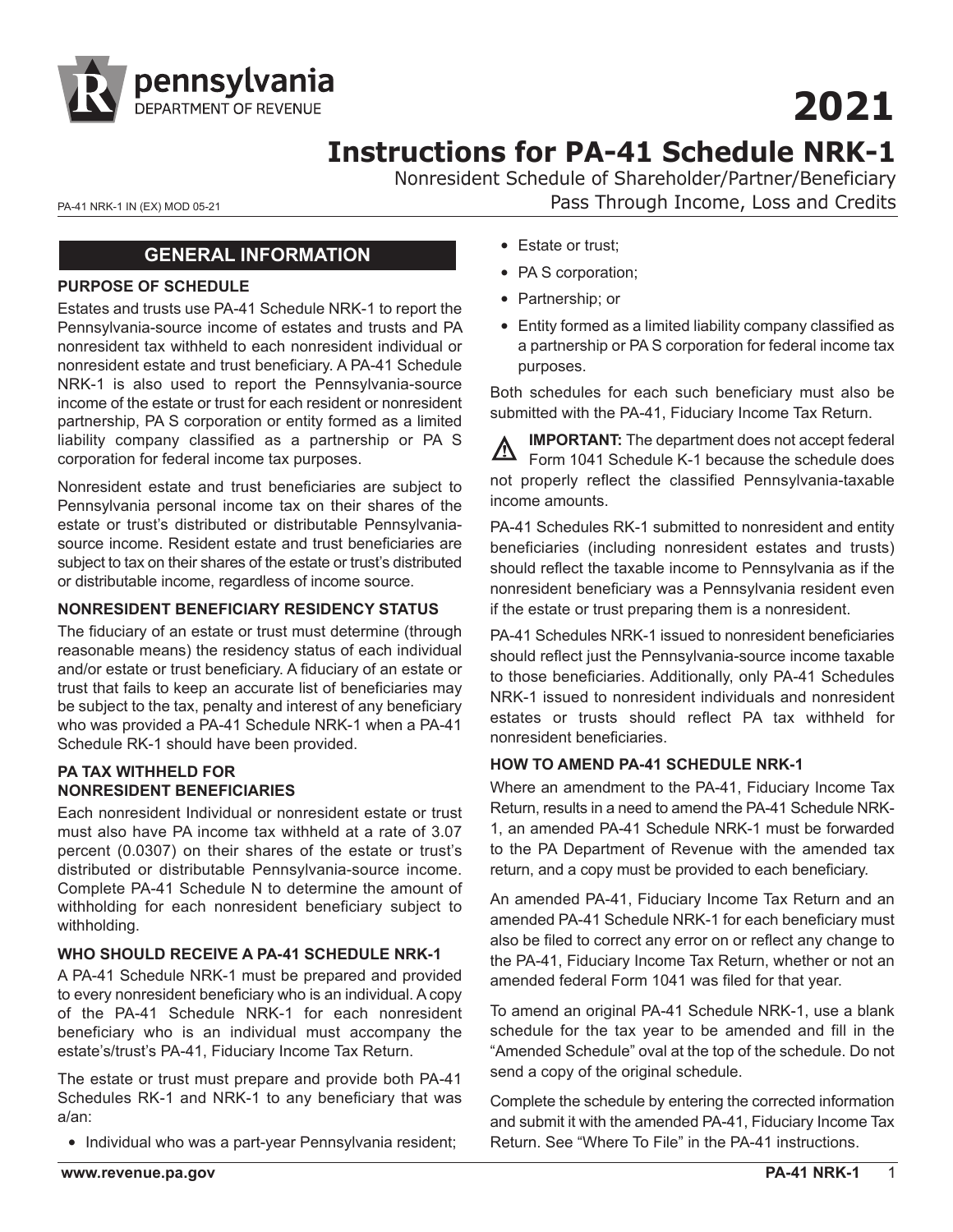# **COMPLETING PA-41 SCHEDULE NRK-1**

#### **FOREIGN ADDRESS INSTRUCTIONS (OTHER THAN CANADA)**

If the estate or trust is located outside the U.S., it is important to write the foreign address on the PA-41 Schedule NRK-1 according to U.S. Postal Service standards.

Failure to use these standards may delay any refunds requested or correspondence necessary to complete the processing of the return.

To comply with foreign address standards, use the following rules when completing the address portion of the PA-41 Schedule NRK-1.

- Eliminate apostrophes, commas, periods and hyphens.
- Use all capital letters to write all lines.
- Write the name of the estate or trust in the space provided.
- Write the name and title of the fiduciary in the space provided.
- Write the address in the space provided, including street and building name and number, apartment or suite numbers, city name and city or provincial codes.
- Write only the name of the country in the space provided for the city or post office.
- Write OC in the entry space for state to indicate out-ofcountry.
- Leave the ZIP code spaces on the PA-41 Schedule NRK-1 blank.

Providing the address in this format will better ensure that the department is able to send a refund on a timely basis or contact the estate or trust if additional information is required.

Below is an example of a properly completed foreign address.

#### *Foreign Address Example.*

 DIETRIC-FISCHER INGE TRUST PATRIK FISCHER TTEE WEIMARER STR 7 5300 BONN 1 GERMANY OC

#### **CANADA ONLY FOREIGN ADDRESS INSTRUCTIONS**

The same rules apply as for other foreign address instructions. However, when the Canada address contains a postal zone and two-character abbreviation for provinces and territories, there are special spacing rules for the address line for the PA-41 Schedule RK-1. On mail to Canada, there must be two spaces between the province abbreviation and the postal code. Below is an example of a properly completed Canada foreign address.

 SAUNDERS HELEN ESTATE OF JANET SAUNDERS EXECUTRIX 9 BOW ST OTTAWA ON K1A 0B1 CANADA OC

If the estate or trust's address does not fit in the available spaces on the PA-41 Schedule NRK-1 using the above formats, please include a separate statement with the return showing the complete address.

# SECTION I

#### **GENERAL INFORMATION**

#### **SSN**

Enter the nine-digit Social Security number (SSN) if the beneficiary of the estate or trust is an individual receiving the PA-41 NRK-1.

#### **LAST NAME, SUFFIX, FIRST NAME, MIDDLE INITIAL**

If the beneficiary of the estate or trust is an individual, enter the last name; suffix such as Jr., Sr., etc; first name and middle initial of the individual beneficiary who is receiving the PA-41 Schedule NRK-1.

#### **SPOUSE'S SSN**

Enter the nine-digit SSN of the spouse of the beneficiary (if jointly held) receiving the PA-41 Schedule NRK-1.

#### **FEIN**

Enter the nine-digit federal employer identification number (FEIN) of the entity beneficiary receiving the PA-41 Schedule NRK-1.

#### **NAME OF OWNER RECEIVING NRK-1 (IF OTHER THAN AN INDIVIDUAL)**

If the beneficiary of the estate or trust is an estate, trust partnership, PA S corporation, entity formed as a limited liability company classified as a partnership or PA S corporation for federal income tax purposes, enter the FEIN and name of the entity receiving the PA-41 Schedule NRK-1.

If the PA-Schedule NRK-1 is being issued to an individual beneficiary, leave this field blank.

#### **FIRST LINE OF ADDRESS**

Enter the street address of the individual or entity beneficiary receiving the PA-41 Schedule NRK-1. If the address has an apartment number, suite or RR number, enter it after the street address.

The U.S. Postal Service preference is to put the actual delivery address on the line immediately above the city, state and ZIP Code.

**NOTE:** If the street address along with the apartment number, suite or RR number does not fit on the first line of address, then enter the street address on the second line of address and the apartment number, suite or RR number on the first line of address.

#### **SECOND LINE OF ADDRESS**

Enter the post office box, if appropriate, of the individual or entity beneficiary entity receiving the PA-41 Schedule NRK-1. If there is no post office box, leave the second line of the address blank. Eliminate all punctuation such as apostrophes, commas, periods and hyphens.

For a foreign address, enter the city or municipal designation. See the Foreign Address Example.

For a Canadian address, enter the city and postal delivery zone number. See the Canada Address Example.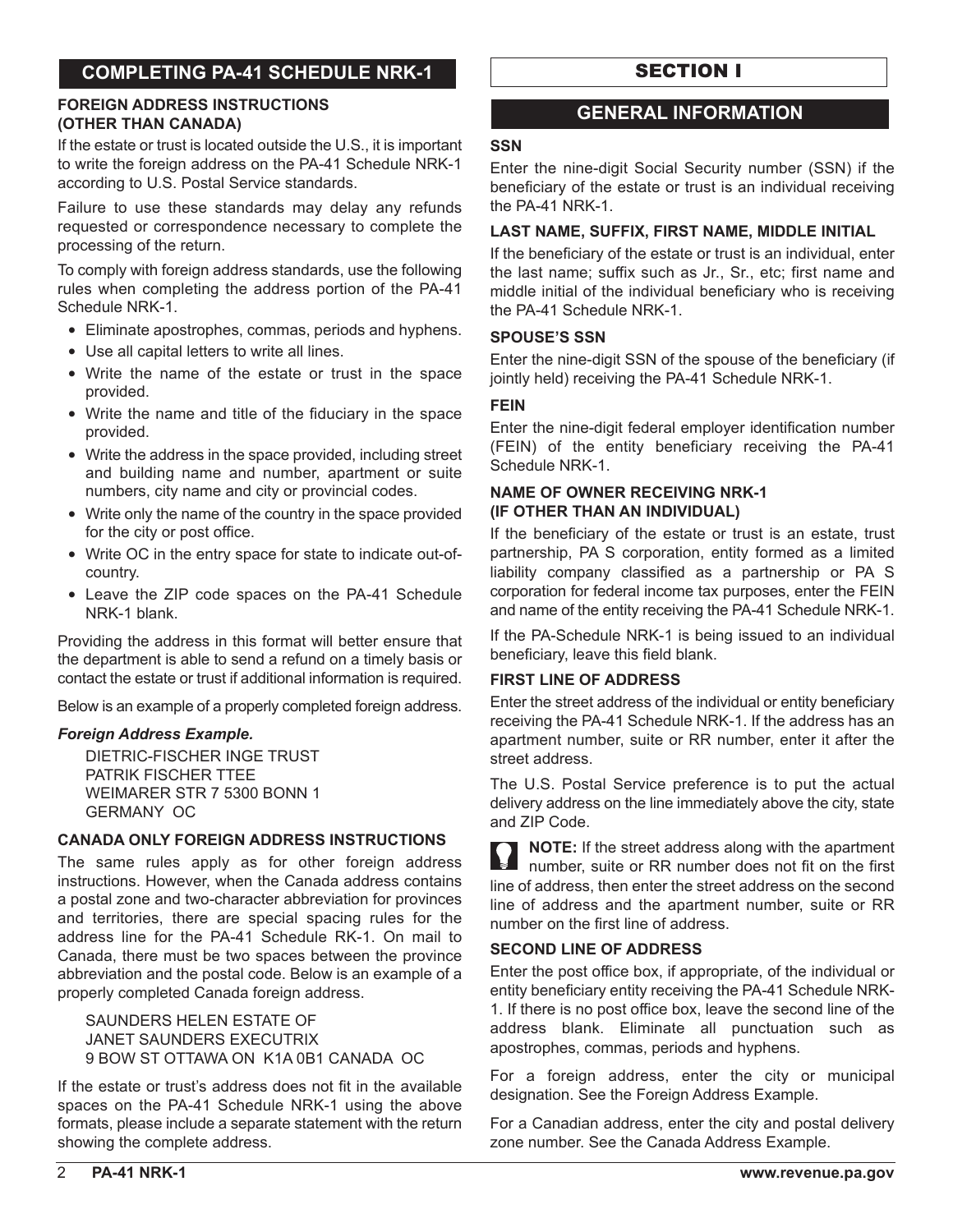

**IMPORTANT:** If the address has only a post office box, enter on the first line of address.

#### **CITY, STATE AND ZIP CODE**

Enter the appropriate information of the individual or entity beneficiary receiving the PA-41 Schedule NRK-1 in each box. Eliminate all punctuation such as apostrophes, commas, periods and hyphens.

#### **NAME OF ENTITY ISSUING NRK-1**

Enter the name of the estate or trust issuing the PA-41 Schedule NRK-1.

#### **CITY, STATE AND ZIP CODE**

Enter the appropriate information in each box of the estate or trust issuing the PA-41 Schedule NRK-1. Eliminate all punctuation such as apostrophes, commas, periods and hyphens.

#### **FEIN**

Enter the nine-digit federal employer identification number (FEIN) of the estate or trust issuing the PA-41 Schedule NRK-1.

#### **REVENUE ID**

This field is not applicable for estates and trusts.

#### **AMENDED SCHEDULE**

If the estate or trust is filing an amended PA-41, Fiduciary Tax Return, and the amount of income distributed to a nonresident beneficiary changes, fill in the amended schedule oval.

#### **FINAL**

If this is the final year of distributions to the beneficiary from the estate or trust, fill in the final oval.

#### **BENEFICIARY'S YEAR-END DISTRIBUTION**

Enter the beneficiary's percentage of year-end distributions from the estate or trust for the ratio of the beneficiary's taxable distribution as reported on PA-41 Schedule NRK-1, Line 4 to the total distribution as reported on PA-41, Fiduciary Income Tax Return, Line 8.

Valid values for input on this line include the values of "00000" to "10000". The decimal point is implied after the third character from the left. For example:

- To indicate 100%, enter the value as "10000";
- To indicate 33.33%, enter the value as "03333"; or
- To indicate 25%, enter the value as "02500".

#### **OWNER**

Fill in the oval that designates what type of beneficiary received the PA-41 NRK-1. Fill in one oval only.

#### **ENTITY**

Fill in the estate or trust oval only.

#### **FISCAL YEAR**

If the estate or trust does not file on a calendar-year basis, fill in the oval.

Enter month, day and year (MMDDYY) when the fiscal year begins and ends.

#### **SHORT YEAR**

A short year is an accounting period shorter than one year (and not a 52-53 week taxable year).

A short-year return is required for the following reasons:

- Changes in the annual accounting period. For example, the entity changes from a fiscal to a calendar filer;
- An entity is in existence during only part of the tax year. For example, the estate or trust tax year is the initial year.

See "How to File a Short-Year Return" in the PA-41, Fiduciary Income Tax Return instructions.

# LINE INSTRUCTIONS

# SECTION II

# **LINES 1 THROUGH 3**

#### **SHAREHOLDER/PARTNER/ BENEFICIARY DISTRIBUTIVE SHARE OF PENNSYLVANIA-SOURCE INCOME (LOSS)**

Do not enter any amounts on Lines 1 through 3.

Do not report the income of beneficiaries of estates **TIP** and trusts on any lines of PA-41 Schedule NRK-1 except Line 4.



Do not enter any amounts on Lines 1 through 3, Line 5 and Lines 7 through 18.

# **LINE 4**

If the beneficiary is an individual or estate or trust, enter the beneficiary's share of income from Section 2 of PA-41 Schedule N for the beneficiary named on this PA-41 Schedule NRK-1. If the beneficiary is an entity other than an estate or trust, use the following formula to determine the amount of Pennsylvania-source income for each nonresident beneficiary:

A x B = Pennsylvania-Source Income of Nonresident Beneficiary Reported on Schedule NRK-1 Line 4.

Where:

- A = Total distributed or distributable Pennsylvania-source income from Section 1, Line 8 of PA-41 Schedule N. If Schedule N is not required, the lesser of Line 3b or Line 14b of PA-41 Schedule DD.
- B = Beneficiary's year-end distribution percentage. The beneficiary's year-end distribution percentage is obtained by taking the actual cash or property distributions made to the beneficiary and any amounts credited or payable or required to be currently distributed to the beneficiary and dividing that sum by the amount on Line 13a of PA-41 Schedule DD.